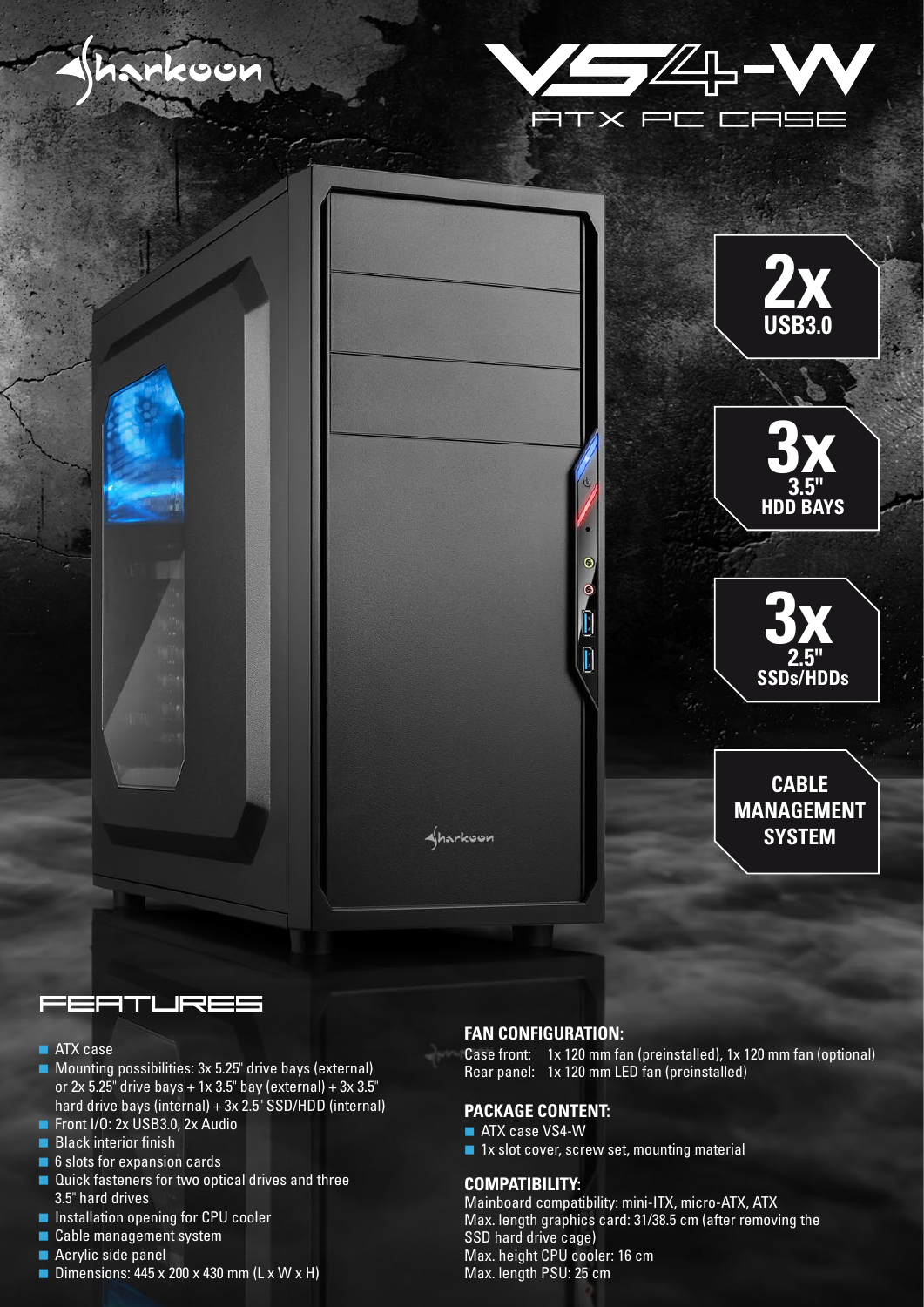# **TOP FEATURES**



Bottom dust filter hand Cable management has been been and HDD and 120 mm front fan Cable management system

mounting

with dust filter